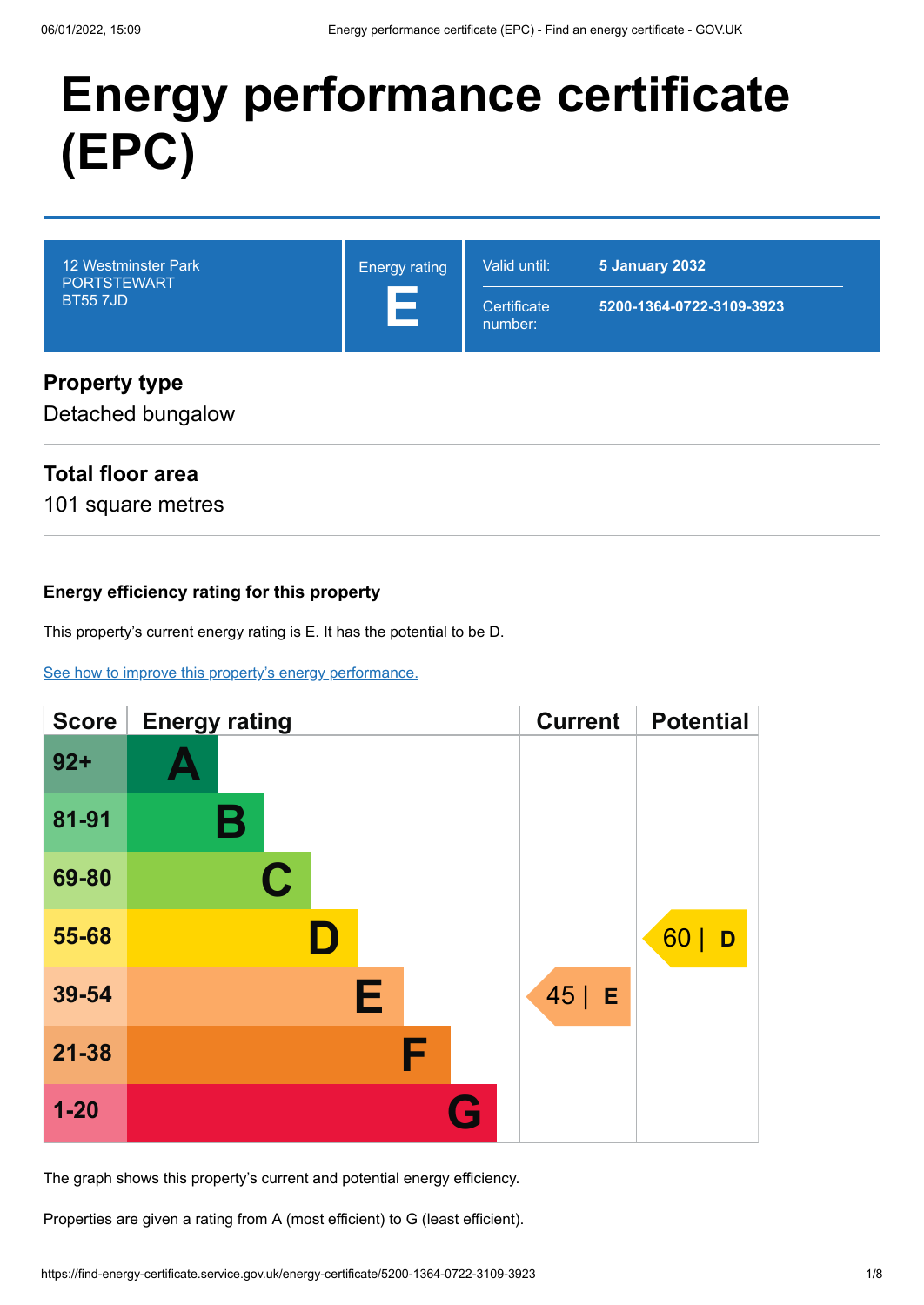For properties in Northern Ireland:

- the average energy rating is D
- the average energy score is 60

### **Breakdown of property's energy performance**

This section shows the energy performance for features of this property. The assessment does not consider the condition of a feature and how well it is working.

Each feature is assessed as one of the following:

- very good (most efficient)
- good
- average
- poor
- very poor (least efficient)

When the description says "assumed", it means that the feature could not be inspected and an assumption has been made based on the property's age and type.

| <b>Feature</b>       | <b>Description</b>                          | Rating    |  |  |
|----------------------|---------------------------------------------|-----------|--|--|
| Wall                 | Cavity wall, filled cavity                  | Average   |  |  |
| Roof                 | Pitched, 150 mm loft insulation             | Good      |  |  |
| Window               | Fully double glazed                         | Average   |  |  |
| Main heating         | Boiler and radiators, oil                   |           |  |  |
| Main heating control | Programmer, no room thermostat              | Very poor |  |  |
| Hot water            | From main system, no cylinder thermostat    | Poor      |  |  |
| Lighting             | Low energy lighting in 20% of fixed outlets | Poor      |  |  |
| Floor                | Suspended, no insulation (assumed)          | N/A       |  |  |
| Secondary heating    | Room heaters, dual fuel (mineral and wood)  |           |  |  |

# **Primary energy use**

The primary energy use for this property per year is 296 kilowatt hours per square metre (kWh/m2).

#### $\blacktriangleright$ What is primary energy use?

### **Environmental impact of this property**

This property's current environmental impact rating is F. It has the potential to be E.

Properties are rated in a scale from A to G based on how much carbon dioxide (CO2) they produce.

Properties with an A rating produce less CO2 than G rated properties.

https://find-energy-certificate.service.gov.uk/energy-certificate/5200-1364-0722-3109-3923 2/8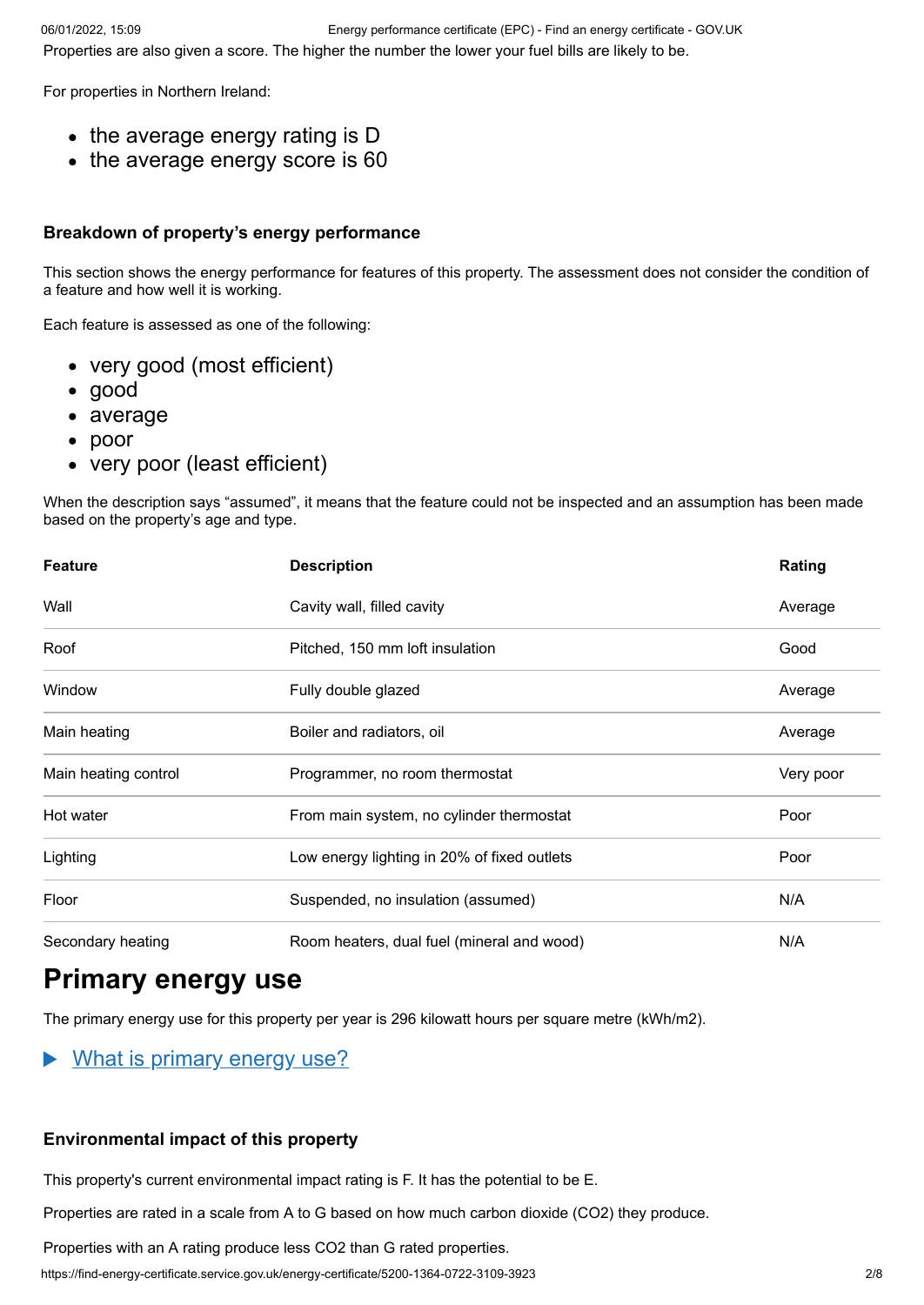# **An average household produces**

6 tonnes of CO2

# **This property produces**

7.6 tonnes of CO2

# **This property's potential production**

5.5 tonnes of CO2

By making the [recommended changes](#page-3-0), you could reduce this property's CO2 emissions by 2.1 tonnes per year. This will help to protect the environment.

Environmental impact ratings are based on assumptions about average occupancy and energy use. They may not reflect how energy is consumed by the people living at the property.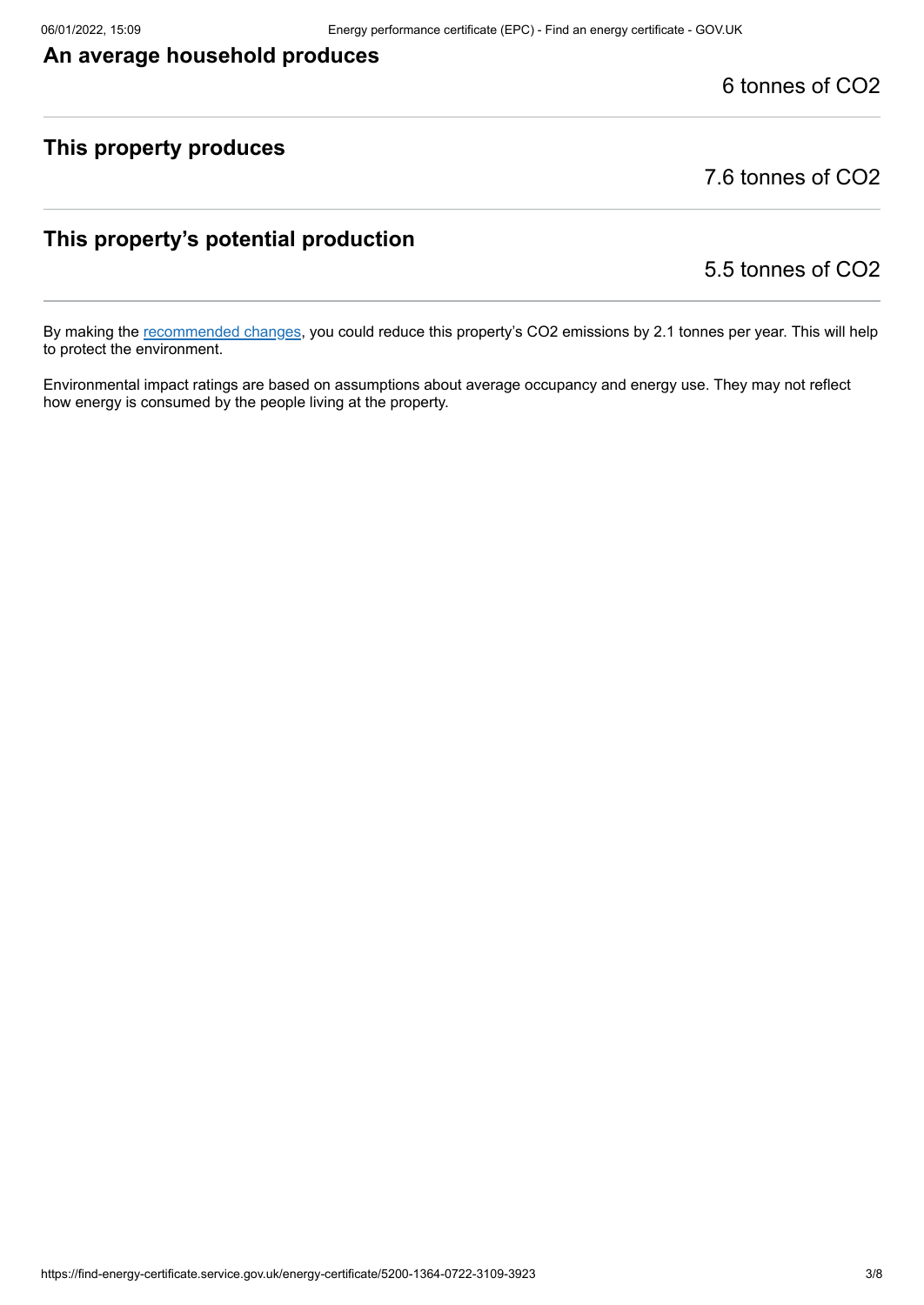Potential energy

rating

**D**

£100 - £350

£38

47 | E

#### <span id="page-3-0"></span>**How to improve this property's energy performance**

Making any of the recommended changes will improve this property's energy efficiency.

If you make all of the recommended changes, this will improve the property's energy rating and score from  $E(45)$  to D (60).

What is an energy rating?

# **Recommendation 1: Increase loft insulation to 270 mm**

Increase loft insulation to 270 mm

**Typical installation cost**

**Typical yearly saving**

**Potential rating after carrying out recommendation 1**

| Recommendation 2: Hot water cylinder insulation             |           |
|-------------------------------------------------------------|-----------|
| Add additional 80 mm jacket to hot water cylinder           |           |
| <b>Typical installation cost</b>                            |           |
|                                                             | £15 - £30 |
| <b>Typical yearly saving</b>                                |           |
|                                                             | £9        |
| Potential rating after carrying out recommendations 1 and 2 |           |
|                                                             |           |

# **Recommendation 3: Low energy lighting**

Low energy lighting

## **Typical installation cost**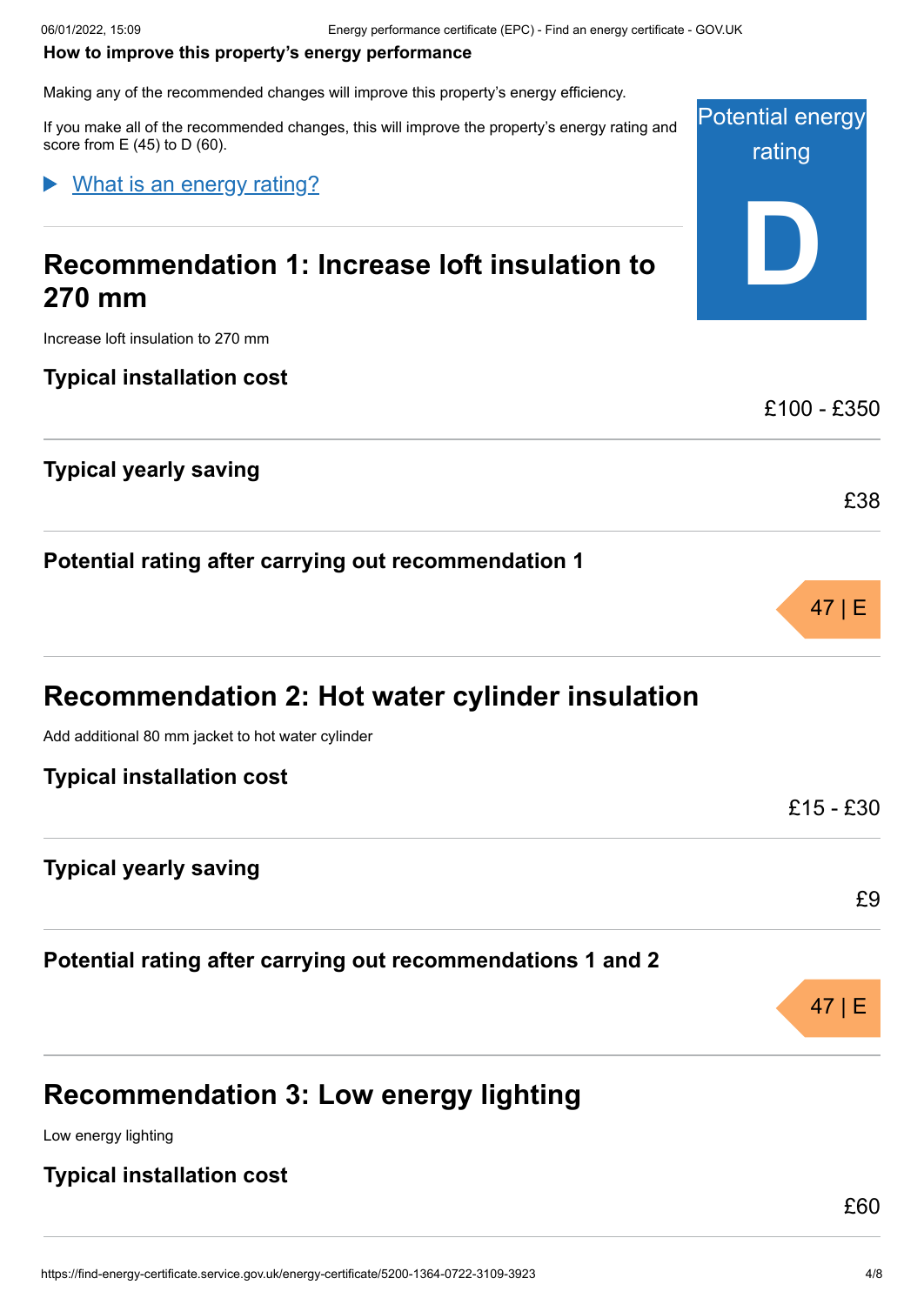49 | E

£350 - £450

£125

54 | E

# **Potential rating after carrying out recommendations 1 to 3**

# **Recommendation 4: Heating controls (room thermostat and TRVs)**

Heating controls (room thermostat and TRVs)

**Typical installation cost**

| <b>Typical yearly saving</b> |  |  |
|------------------------------|--|--|

|  |  |  |  | Potential rating after carrying out recommendations 1 to 4 |  |  |  |
|--|--|--|--|------------------------------------------------------------|--|--|--|
|--|--|--|--|------------------------------------------------------------|--|--|--|

| <b>Recommendation 5: Floor insulation (suspended floor)</b> |  |  |  |
|-------------------------------------------------------------|--|--|--|

Floor insulation (suspended floor)

## **Typical installation cost**

|                                                            | £800 - £1,200 |
|------------------------------------------------------------|---------------|
| <b>Typical yearly saving</b>                               |               |
|                                                            | £130          |
| Potential rating after carrying out recommendations 1 to 5 |               |
|                                                            |               |

# **Recommendation 6: Solar water heating**

Solar water heating

# **Typical installation cost**

£4,000 - £6,000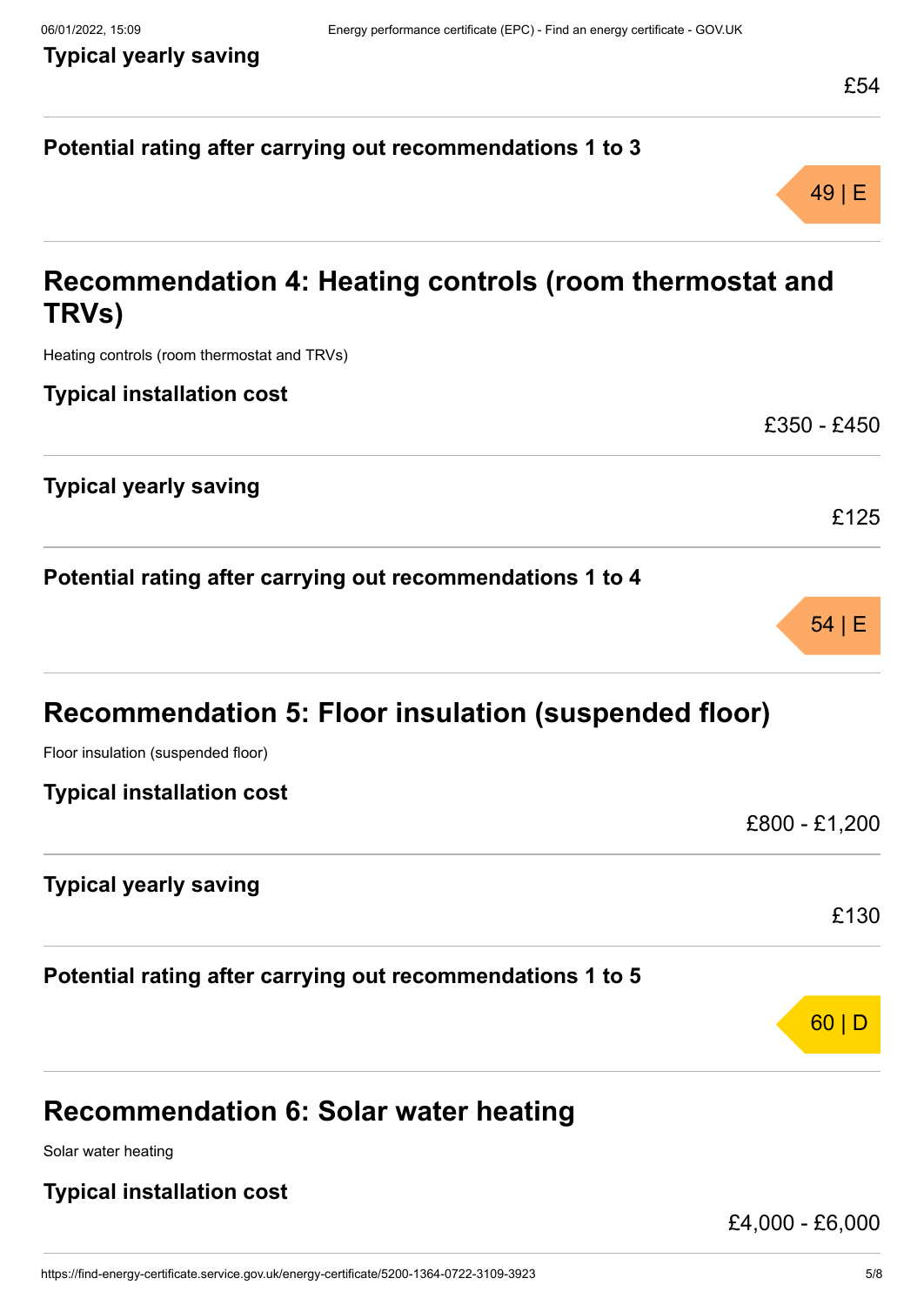# **Potential rating after carrying out recommendations 1 to 6** 65 | D **Recommendation 7: Solar photovoltaic panels, 2.5 kWp** Solar photovoltaic panels **Typical installation cost** £3,500 - £5,500 **Typical yearly saving** £319 **Potential rating after carrying out recommendations 1 to 7** 74 | C **Paying for energy improvements** [Find energy grants and ways to save energy in your home.](https://www.gov.uk/improve-energy-efficiency) (https://www.gov.uk/improve-energy-efficiency) **Estimated energy use and potential savings Estimated yearly energy cost for this property** £1256 **Potential saving** £357

The estimated cost shows how much the average household would spend in this property for heating, lighting and hot water. It is not based on how energy is used by the people living at the property.

The estimated saving is based on making all of the recommendations in [how to improve this property's energy performance.](#page-3-0)

# **Heating use in this property**

Heating a property usually makes up the majority of energy costs.

# **Potential energy savings by installing insulation**

The assessor did not find any opportunities to save energy by installing insulation in this property.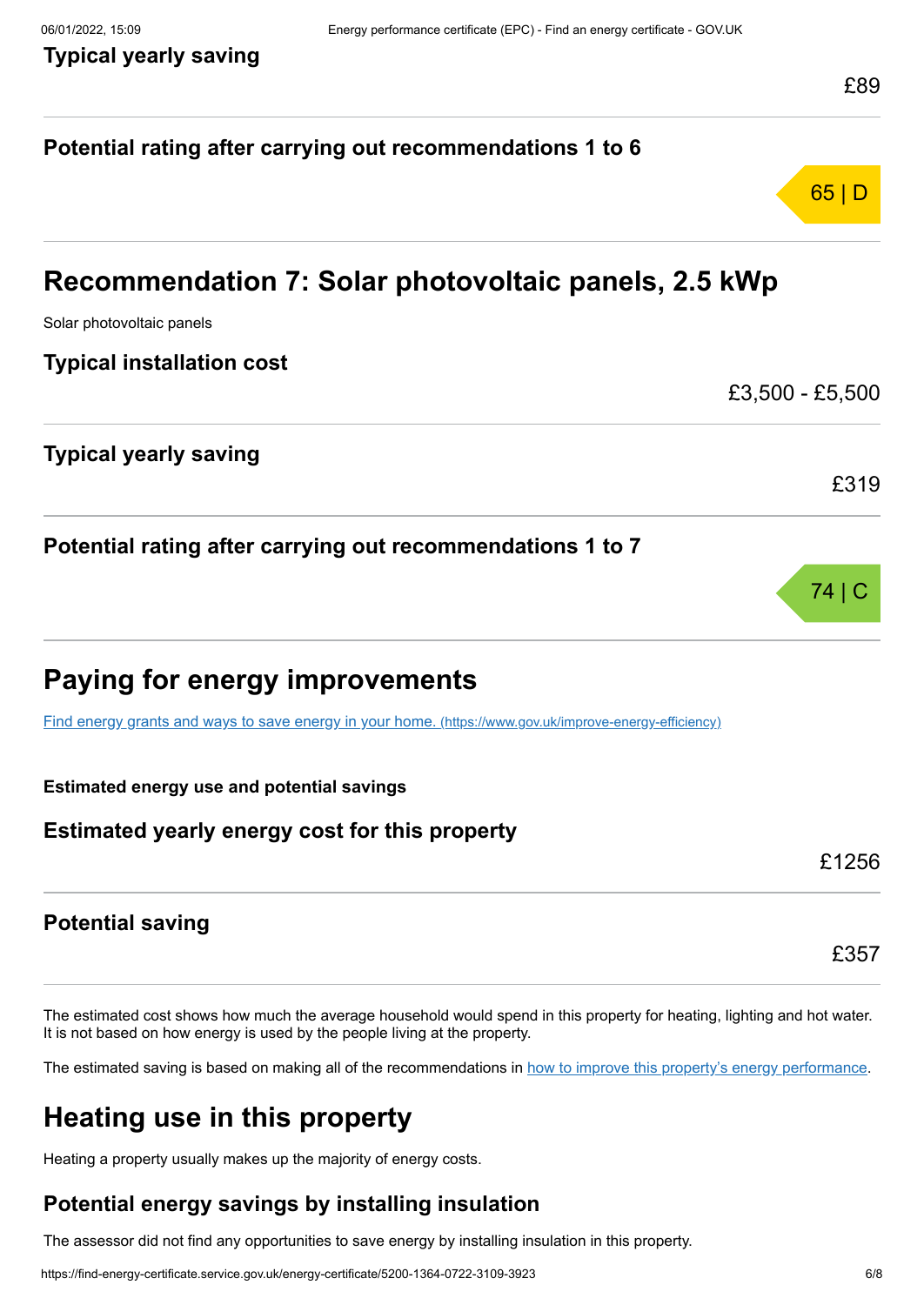### **Contacting the assessor and accreditation scheme**

This EPC was created by a qualified energy assessor.

If you are unhappy about your property's energy assessment or certificate, you can complain to the assessor directly.

If you are still unhappy after contacting the assessor, you should contact the assessor's accreditation scheme.

Accreditation schemes are appointed by the government to ensure that assessors are qualified to carry out EPC assessments.

# **Assessor contact details**

### **Assessor's name**

Stephen Wright

## **Telephone**

07927348441

## **Email**

[sjw1969@live.co.uk](mailto:sjw1969@live.co.uk)

# **Accreditation scheme contact details**

# **Accreditation scheme**

Elmhurst Energy Systems Ltd

### **Assessor ID**

EES/005997

# **Telephone**

01455 883 250

## **Email**

[enquiries@elmhurstenergy.co.uk](mailto:enquiries@elmhurstenergy.co.uk)

# **Assessment details**

## **Assessor's declaration**

No related party

## **Date of assessment**